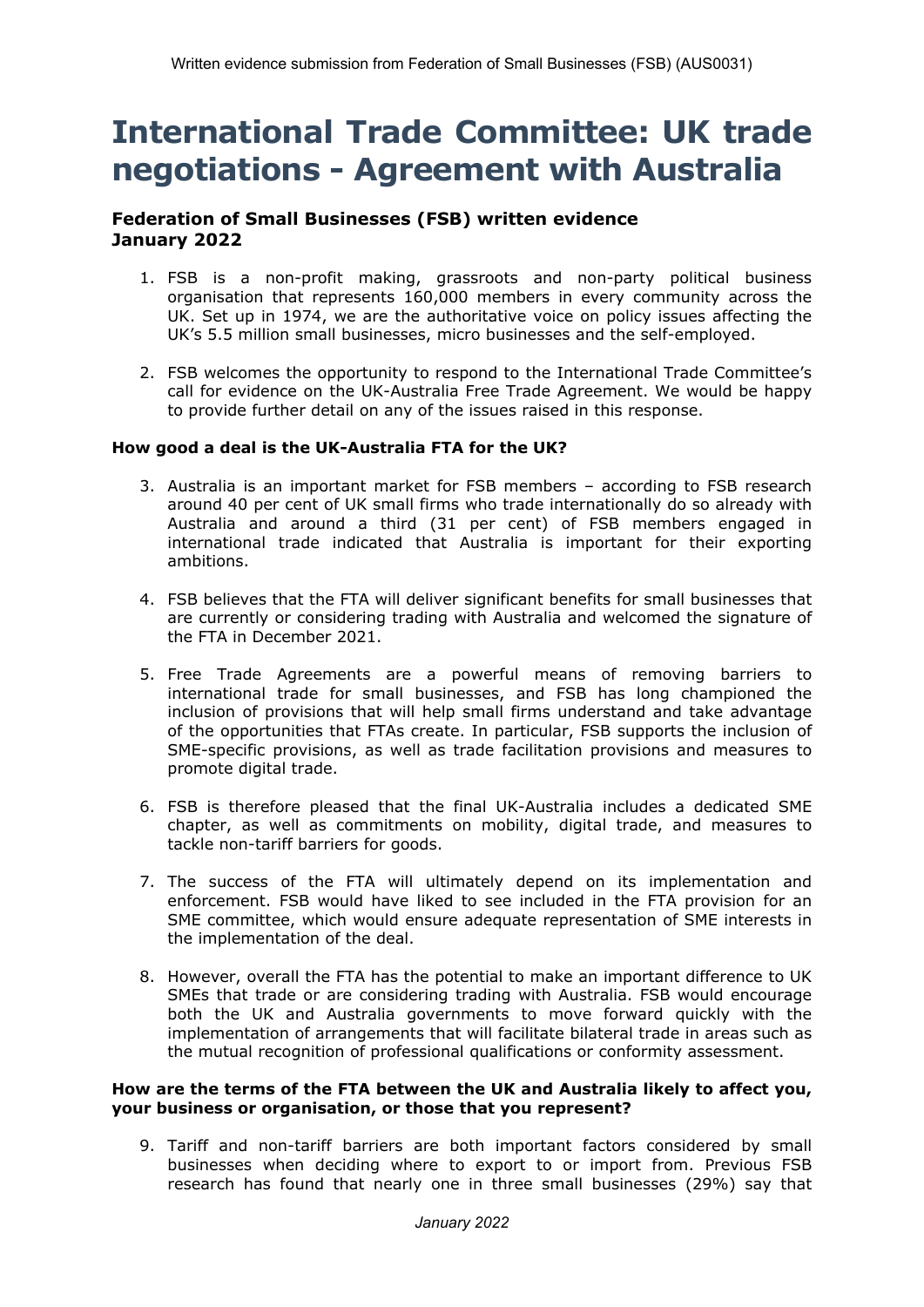tariffs play a major role in where small business exporters trade while more than half of small firms stated that non-tariff barriers play a role in where they choose to export (53%) or import (59%).

10. FSB therefore welcomes the commitments made in the FTA that will tackle these barriers, particularly with regard to trade facilitation, digital trade, technical barriers to trade and mobility.

#### Trade facilitation

- 11.Small businesses often do not have the necessary resources or expertise to comply with complicated customs procedures. However, they are highly dependent on moving goods across borders quickly, especially those who are part of a 'just in time' supply chain or business model.
- 12. The FTA contains several welcome trade facilitation provisions, such as Article 5.15 which states that each party shall endeavour to develop or maintain a single window arrangement that will allow businesses to submit customs information through a single electronic entry point.
- 13. FSB supports the work currently being undertaken by the Government to explore possible design choices for a UK Single Trade Window and has engaged with the Cabinet Office Border Protocol Delivery Group to provide a small business perspective.

#### Digital trade

- 14. FSB welcomes commitments in the FTA to promote the acceptance of electronic trade documents, electronic contracts and e-signatures and to ensure the interoperability of electronic invoicing systems.
- 15. Facilitating paperless trade will generate enormous benefits for smaller firms trading internationally. According to research from the International Chamber of Commerce (ICC), moving to a fully digital system at a global level could generate £25 billion in new economic growth by 2024 and significantly increase business efficiency for SMEs.<sup>1</sup>
- 16. Data localisation requirements can generate significant costs associated with setting up servers or storing data, and can limit small firms' access to cost effective cloud computing systems. FSB therefore welcomed commitments to remove unjustified data localisation requirements.

#### Technical barriers to trade

- 17. The FTA commits both parties to working cooperatively to increase acceptance of equivalent technical regulations. FSB welcomes the inclusion of provisions on the exchanging of information and increasing the harmonisation of technical regulations, standards and conformity assessment procedures.
- 18. FSB would encourage both parties to identify suitable technical regulations and processes and to agree mutual recognition agreements quickly, as Mutual Recognition Agreements can remove significant costs and barriers for smaller firms.

 $1$  Creating a Modern Digital Trade Ecosystem: The economic case to reform UK law and align to the UNCITRAL Model Law on Electronic Transferable Records; United Kingdom International Chamber of Commerce; 2021.